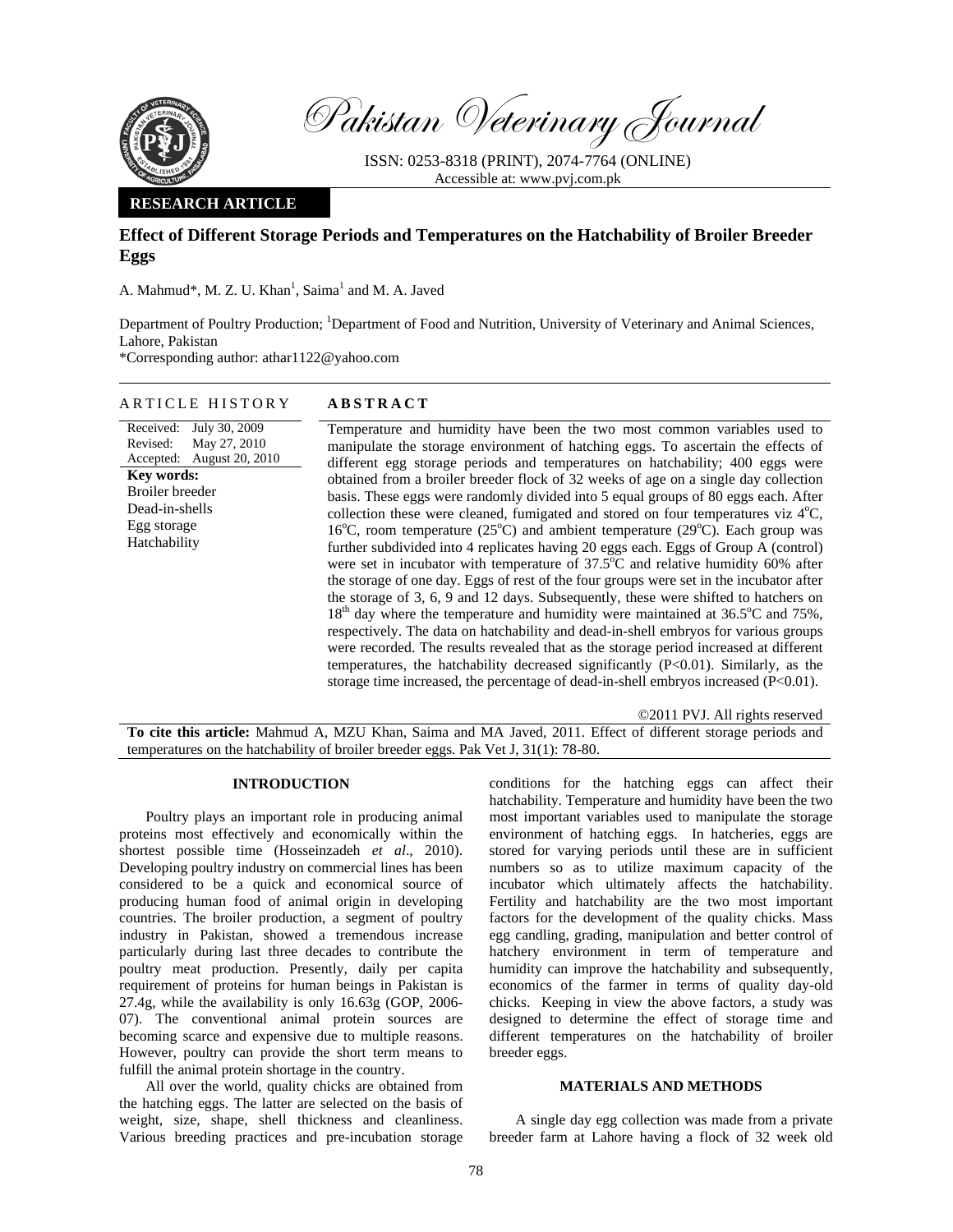hens. Eggs were stored in the laboratory of the Department of Poultry Production, University of Veterinary and Animal Sciences, Lahore, Pakistan. These were examined for breakage or any other abnormality. Very small (<50g) and very large (>66g) eggs were rejected and 400 normal eggs were selected for experimental purpose. After collection, the eggs were fumigated with formaldehyde gas. The total duration of the experimental period was 33 days i.e., 12 days of storage and 21 days of incubation.

The selected eggs were randomly divided into 5 equal groups (A, B, C, D and E) each containing 80 eggs. Each group was further subdivided into four replicates for storage at 4 different temperatures viz.  $4^{\circ}$ C,  $16^{\circ}$ C, room temperature  $(25^{\circ}C)$  and ambient temperature  $(29^{\circ}C)$ comprising of 20 eggs each. The eggs of group A were set in incubator after the storage of one day and served as a control group. Eggs of groups B, C, D and E were set in the incubator after 3, 6, 9 and 12 day of storage, respectively. The temperature of incubator was maintained at 37.5°C with 60% relative humidity during the first 18 days. Eggs were turned after every hour till  $18<sup>th</sup>$  day of incubation. The eggs were candled on  $3<sup>rd</sup>$ ,  $7<sup>th</sup>$ and  $14<sup>th</sup>$  day of incubation. After 18 days, the eggs were transferred from the incubator to the Hatcher. Temperature of the Hatcher was kept at  $36.5^{\circ}$ C with a relative humidity of 75%. On day  $21<sup>st</sup>$  the hatching was completed. After drying, the chicks were taken out with same sequence and schedule as set in incubator after every  $3<sup>rd</sup>$  day. They were counted after every hatch and shifted to the chicks holding room. The data on hatchability and dead in shell embryos for each group were recorded. The data thus collected were subjected to statistical analysis, using standard analytical procedure (Steel *et al*., 1997).

#### **RESULTS AND DISCUSSION**

#### **Hatchability**

The overall mean hatchability percentages of broiler breeder eggs in groups A, B, C, D and E stored for 1, 3, 6, 9 and 12 days were 80.0, 82.5, 72.5, 50.0 and 22.5, respectively. A decrease in hatchability was recorded with increase in storage time beyond three days. Highest hatchability was recorded for eggs of group B (82.5%) stored for 3 days and lowest in those of group E (22.5%) stored for 12 days before incubation. The hatchability on 4o C for all storage days showed non-significant difference, while at  $16^{\circ}$ C, hatchability for groups A, B, C and D was non-significantly different from each other but was significantly  $(P<0.01)$  higher than that for group E.

On overall basis, the highest hatchability (82%) was recorded for eggs stored at  $4^{\circ}$ C and the lowest (58%) for those stored at ambient temperature before incubation. The hatchability percentages for eggs stored at  $16^{\circ}$ C and room temperature were 66.0 and 60.0%, respectively (Table 1).

In the present experiment, a relationship was observed between storage duration, storage temperature and the hatchability of eggs. With increase in temperature and storage time, the hatchability decreased.

Regarding storage of eggs prior to incubation, Juarez (1996) reported similar findings as in this experiment. The eggs stored at room temperature  $(25^{\circ}C)$  up to 3 days showed higher hatchability as compared to the eggs stored at ambient temperature (29°C). Luykx (1994) reported that eggs stored for 3 days showed better hatchability compared to those stored for 10 days. According to Romao *et al.* (2008), the egg hatchability of meat type and

egg type quails was around 84% until 10 days of storage at 20<sup>o</sup>C, and then decreased significantly, whereas in the present study, there was a significant decrease (80 to 30%) in hatchability when the duration of storage was increased from 3 to 12 days at  $16^{\circ}$ C.

Wilson *et al*. (1997) reported that increased storage time drastically decreased the hatchability, although storage for up to 7 days had relatively little effect. In the present study, a significant (P<0.01) decrease in hatchability was observed in eggs stored for 6 or more days at room temperature  $(25^{\circ}\widetilde{C})$ , for 9 or more days at ambient temperature and for 12 days at 16°C. No difference was observed in hatchability of the eggs stored at  $4^{\circ}$ C up to 12 days.

#### **Dead-in-shells embryos**

Highest percentage of dead-in-shell embryos was found in eggs of group E (52.5%) stored for 12 days, followed by group D (32.5%), group C and group A (7.5%). Minimum dead-in-shells were found in group B (5%), where eggs were stored for 3 days before incubation (Table 2). Significant (P<0.01) differences were observed among all the groups except groups A and C. It was also observed that dead-in-shell percentage increased significantly as the storage time on different temperatures increased after 6 days (Table 2).

The dead-in-shell percentage on  $4^{\circ}$ C for all storage days showed significant (P<0.01) difference, except for day 3 and 6 when no dead-in-shell embryos were found. At 16°C, groups A and C had similar dead-in-shells but significantly  $(P<0.01)$  lower than groups D and E. There were no dead-in-shells embryos in group B. The dead-inshell percentages of groups B and C at room temperature were similar, while groups D and E had significantly higher (P<0.01) dead-in-shell values compared to the former two groups. There were no dead-in-shell embryos in group A. At ambient temperature, percentages of groups A, B and C were similar but were significantly lower (P<0.01) than those of groups D and E (Table 2). Thus, as the storage time increased, the dead in shell increased accordingly.

The overall average dead-in-shell percentages on different temperatures Viz. 4°C, 16°C, ambient and room temperatures were 16.0, 22.0, 22.0 and 24.0, respectively. The highest (24.0%) dead-in-shell percentage was recorded at room temperature and the lowest  $(16\%)$  at  $4^{\circ}$ C storage temperature.

 According to Venkatasubramanian *et al.* (1980), 1440 White Leghorn eggs, taken from two hatches in July-August and from 3 hatches in December-January, were allotted at random 2-4 pre setting treatments and stored at 21.1°C and 80% relative humidity. The dead-inshell embryos were 24.02%. However, in the present study, the highest dead-in-shell percentage was recorded at room temperature  $(25^{\circ}C)$  and lowest at  $4^{\circ}C$  (16%). This shows that as the storage time increases, the dead-in-shell percentage also increases. Baumgartner *et al.* (1978) and Brah and Sandhu (1984) also reported that dead-in-shell increased with the increase in storage period.